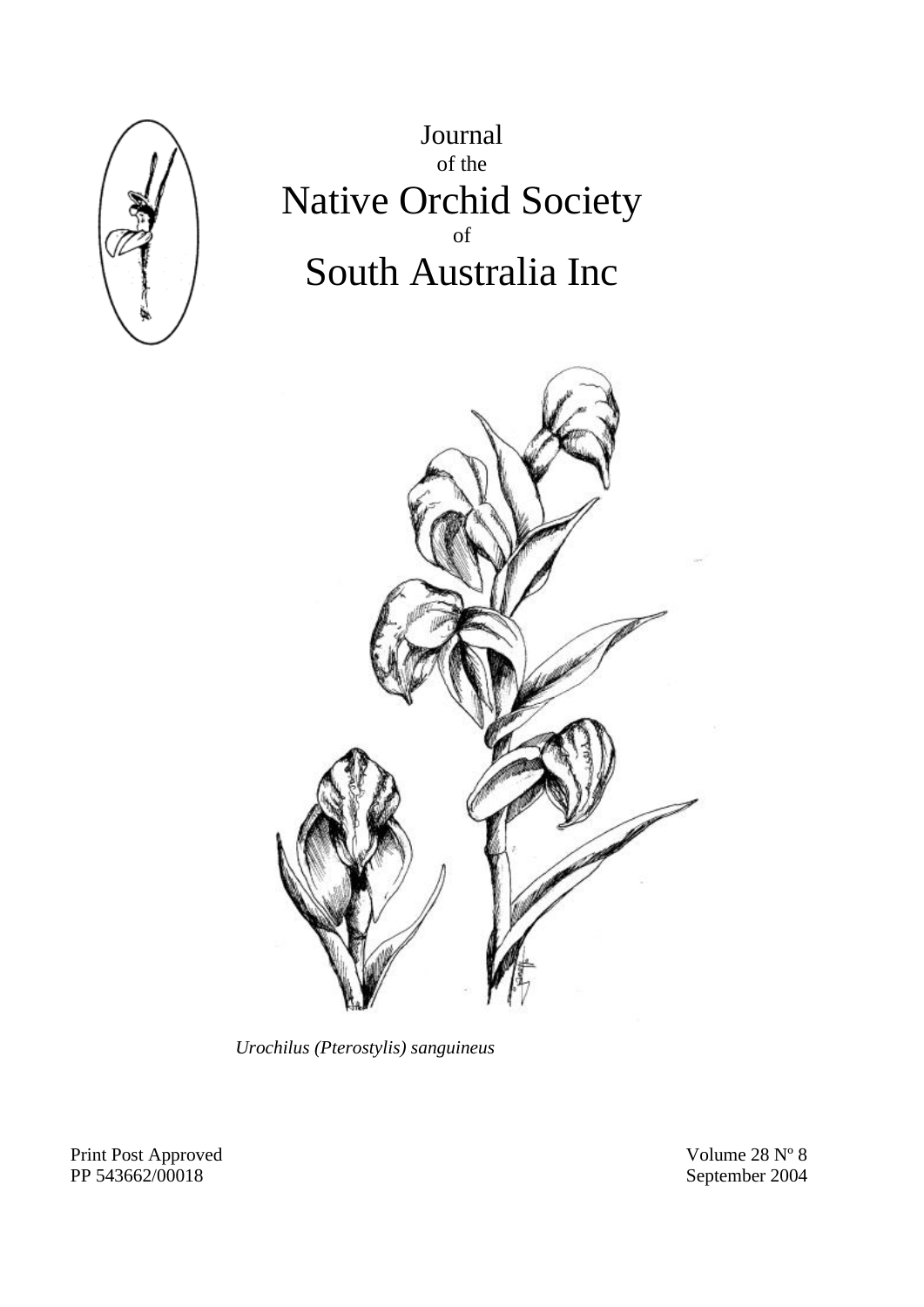#### NATIVE ORCHID SOCIETY OF SOUTH AUSTRALIA POST OFFICE BOX 565 UNLEY SOUTH AUSTRALIA 5061

The Native Orchid Society of South Australia promotes the conservation of orchids through the preservation of natural habitat and through cultivation. Except with the documented official representation of the management committee, no person may represent the Society on any matter. All native orchids are protected in the wild; their collection without written Government permit is illegal.

PRESIDENT SECRETARY Bodo Jensen: Cathy Houston telephone 8243 0251 work 8347 2005 telephone 8356 7356

VICE PRESIDENT Bob Bates

**COMMITTEE** Peter McCauley Brendan Killen Malcolm Guy David Pettifor

David Hirst **Iris** Freeman 14 Beaverdale Avenue ASSISTANT TREASURER Windsor Gardens SA 5087 Bill Dear Telephone 8261 7998 telephone 8296 2111 Email hirst.david@saugov.sa.gov.au mobile 0414 633941

#### LIFE MEMBERS

Mr R. Hargreaves† Mr D. Wells Mr H. Goldsack† Mr G. Carne Mr R. Robiohns† Mr R Bates Mr J. Simmons† Mr R Shooter Mr. L. Nesbitt

Registrar of Judges: Reg Shooter Trading Table: Judy Penney Field Trips and Conservation: Thelma Bridle telephone 8384 4174

#### EDITOR TREASURER

Tuber bank Coordinator: Malcolm Guy telephone 8276 7350 New Members Coordinator: David Pettifor telephone 0416 095095

### PATRON Mr T. R. N. Lothian

*The Native Orchid Society of South Australia, while taking all due care, take no responsibility for loss or damage to any plants whether at shows, meetings or exhibits.* 

*Views or opinions expressed by authors of articles within this Journal do not necessarily reflect the views or opinions of the management committee. We condone the reprint of any articles if acknowledgment is given* 

Journal Cost \$2. per issue. Family or Single Membership with subscription \$16.00

Front cover from an original drawing by Jane Hutchinson. Used with her kind permission.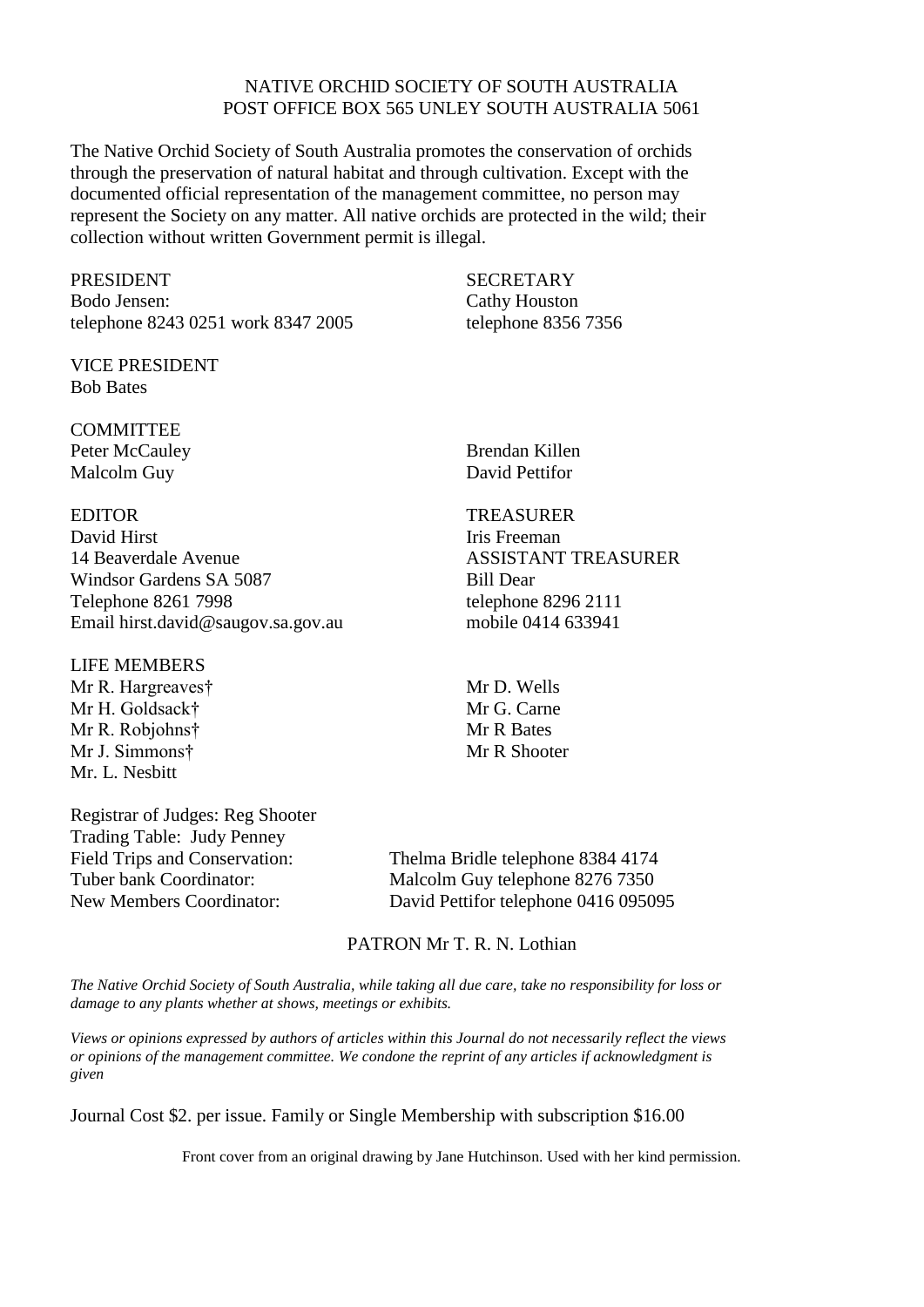

# JOURNAL OF THE NATIVE ORCHID SOCIETY OF SOUTH AUSTRALIA INC.

SEPTEMBER 2004 VOL. 28 NO 8

## CONTENTS THIS JOURNAL

| Title                                                                  | Author           | Page |
|------------------------------------------------------------------------|------------------|------|
| Diary Dates                                                            |                  | 77   |
| July meeting                                                           |                  | 78   |
| For Your Information -NOSSA News                                       |                  | 79   |
| Field trip/conservation trip dates for 2004                            |                  | 80   |
| How its done                                                           | Reg Shooter      | 81   |
| <b>Australian Native Cymbidiums</b>                                    | Graham Zerbe     | 81   |
| A.O.F. Awareness Campaign. Ant-scale insect-mealy bug-aphid connection |                  |      |
| Flower Resurrection of SA Native Orchids in wet weather                | <b>Bob Bates</b> | 84   |
| Orchid Grid-August 04                                                  | Les Nesbitt      | 84   |
| The Genus <i>Phaius</i>                                                | Malcolm Guy      | 85   |
| Winter birds of Para Wirra                                             | Edda Viskic      | 86   |
| Monarto area field trip - 7/8/04                                       | Thelma Bridle    | 87   |
| Liparis coelogynoides (F.Muell) Benth 1873                             | Len Field        | 88   |
|                                                                        |                  | 83   |

## NEXT MEETING 28 SEPTEMBER 2OO4

Tuesday, 28 September, St Matthew's Hall, Bridge Street, Kensington. Meeting starts at 8:00 p.m. Doors to the hall will be open from 7:15 p.m. to allow Members access to the Library and trading table. The speaker for the meeting is Bob Markwick with the topic 'Kosciusko in Flower'.

DIARY DATES See pages 79-80 for comprehensive list 22/23 Sept (Wed/Thurs) Conservation in the South-East 25/26 Sept (Sat/Sun) Conservation weekend at Clare. 2-4 Oct (long weekend) Conservation in the South East 2 Oct. (Sat.) Anstey Hill 5 December Annual BBQ Picnic 13-19 Sept. 2005 WA Orchid Spectacular

### NEXT COMMITTEE MEETING

Wed, 6th October at the home of Bodo Jensen. Meeting commences at 7:30 p.m.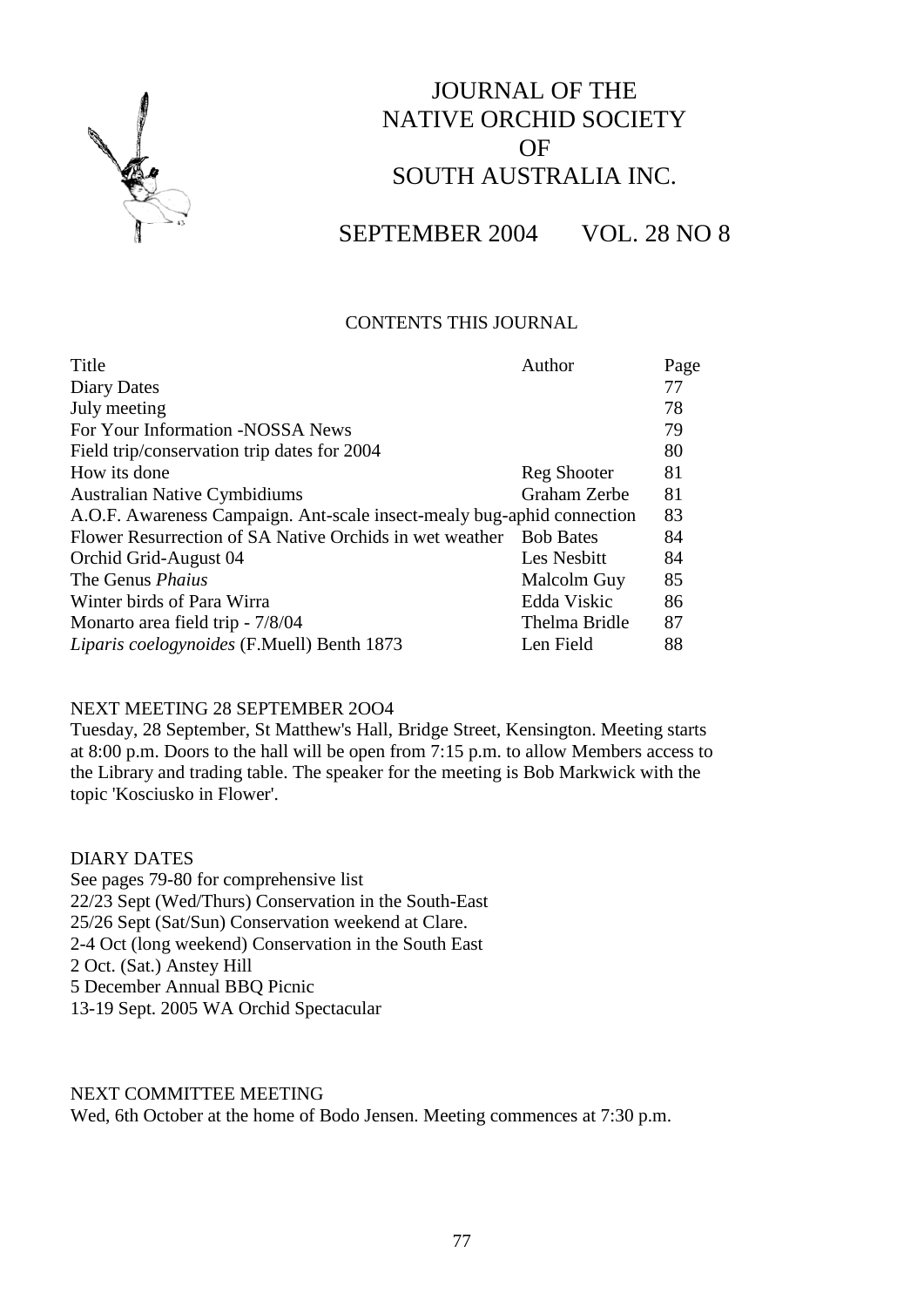## AUGUST MEETING - Plants Benched

Epiphyte species *Dendrobium speciosum* Epiphyte hybrids *Dendrobium* Golden Glory x *falcorostum*; *Dendrobium* Ellen x Jayhurst; *Dendrobium* Lustrous.

Terrestrial species

*Caladenia tentaculata; Corybas incurvis; Corybas diemenicus; Chiloglottis trapeziformis; Cyrtostylis huegelli; Diuris brunatis; Diuris corybosa; Diuris pardina; Diuris palustris: Glossodia major; Pterostylis curta; Pterostylis curta* (variegated); *Pterostylis foliata*; *Pterostylis mutica; Pterostylis stricta; Thelymitra antennifera*. Terrestrial hybrids *Caladenia* Fairy Floss; *Caladenia* 'Spiderman'; "*Calossodia*"; *Pterostylis* Cutie 'Harolds Pride'; *Pterostylis x ingens*; *Thelymitra* 'Goldfinger'.

Judging results Epiphyte species 1st *Dendrobium speciosum* grown by Les Nesbitt No second or third place

Epiphyte hybrids lst *Dendrobium* Ellen x Jayhurst grown by Malcolm Guy 2nd *Dendrobium* Golden Glory x *falcorostum* grown by Russell Job & Edda Viskic 3rd *Dendrobium* Lustrous grown by Russell Job & Edda Viskic

Terrestrial Species lst *Corybas diemenicus* grown by Les Nesbitt 2nd *Diuris corybosa* grown by Malcolm Guy 3rd *Pterostylis curta* grown by Les Burgess

Terrestrial hybrids 1st *Caladenia* Fairy Floss grown by Les Nesbitt 2nd *Caladenia* 'Spiderman' grown by Les Nesbitt 3rd *Pterostylis x ingens* grown by Malcolm Guy

Plant of the Night *Corybas diemenicus* grown by Les Nesbitt Popular Vote Results. Terrestrial Species *Corybas diemenicus* grown by Les Nesbitt Terrestrial Hybrid Calad*e*nia 'Spiderman' grown by Les Nesbiu Epiphyte species *Dendrobium speciosum* grown by Les Nesbitt Epiphytic Hybrid *Dendrobium* Ellen x Jayhurst grown by Malcolm Guy

Plant commentary on Epiphytes was by Noel Oliver and on terrestrials by Les Nesbitt.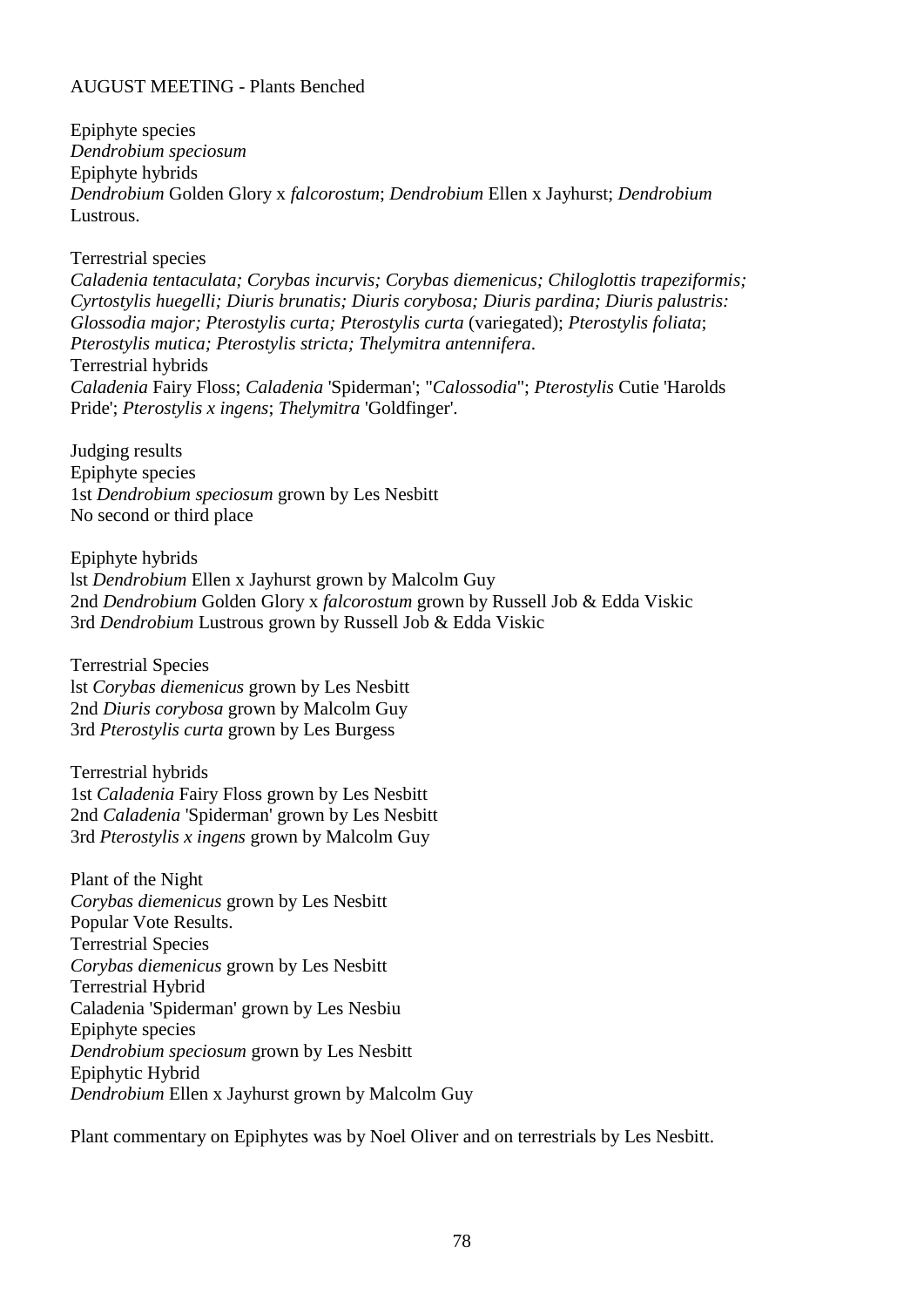## AUGUST SPEAKER

Colin Jennings, our speaker for August, gave a talk and slide show on some spectacular award winning orchids. I was particularly impressed with the beauty of some of the slides of *Sarcochilus*.

## FOR YOUR INFORMATION - NOSSA NEWS

### NEW MEMBERS

The Society has had a number of new members joining over the last few months. They are Mr A. Wurst, K. Krassay, Mr W. Olsen, Mr M. Plaister (Tas.), Ms A. Coventry & family, Ms N. Shipley, Mr & Mrs P. French, Mr & Mrs B. Gunn, Mr & Mrs D. Higgs and J. Mill. The Society and committee would like to wish a warm welcome to all.

## TUBER BANK - 2004-2005

This is a reminder to Terrestrial growers to check your pots to see what tubers you can donate to the tuber bank. Please remember to include locality data with the tubers. The tuber bank depends on growers supplying tubers for the younger or new growers and to ensure a good stock of plants is widely available. Please advise Malcolm Guy - by 2nd November 15 Naomi Tce, Pasadena, SA Phone: 8276 7350

The list of tubers available is published in the December Journal

## ARTICLES

The deadline for articles to be published in the journal is now 17 days prior to the months meeting. This is a slight increase from the previous deadline as there recently has been a change of printers and a subsequent change in time the printer requires the copy. I am occasionally offered articles that never arrive and then I am required to fill in with an equivalent sized article at the last minute. Please endeavour to pass on your article to me at your earliest convenience. Ed.

## XMAS RAFFLE

As with other years a Christmas Raffle will drawn at the November meeting. Donations of items to put towards the basket can be brought in to the September and October meetings. Please see Jill or Reg Shooter.

Tickets will also be on sale Sept. and Oct. meetings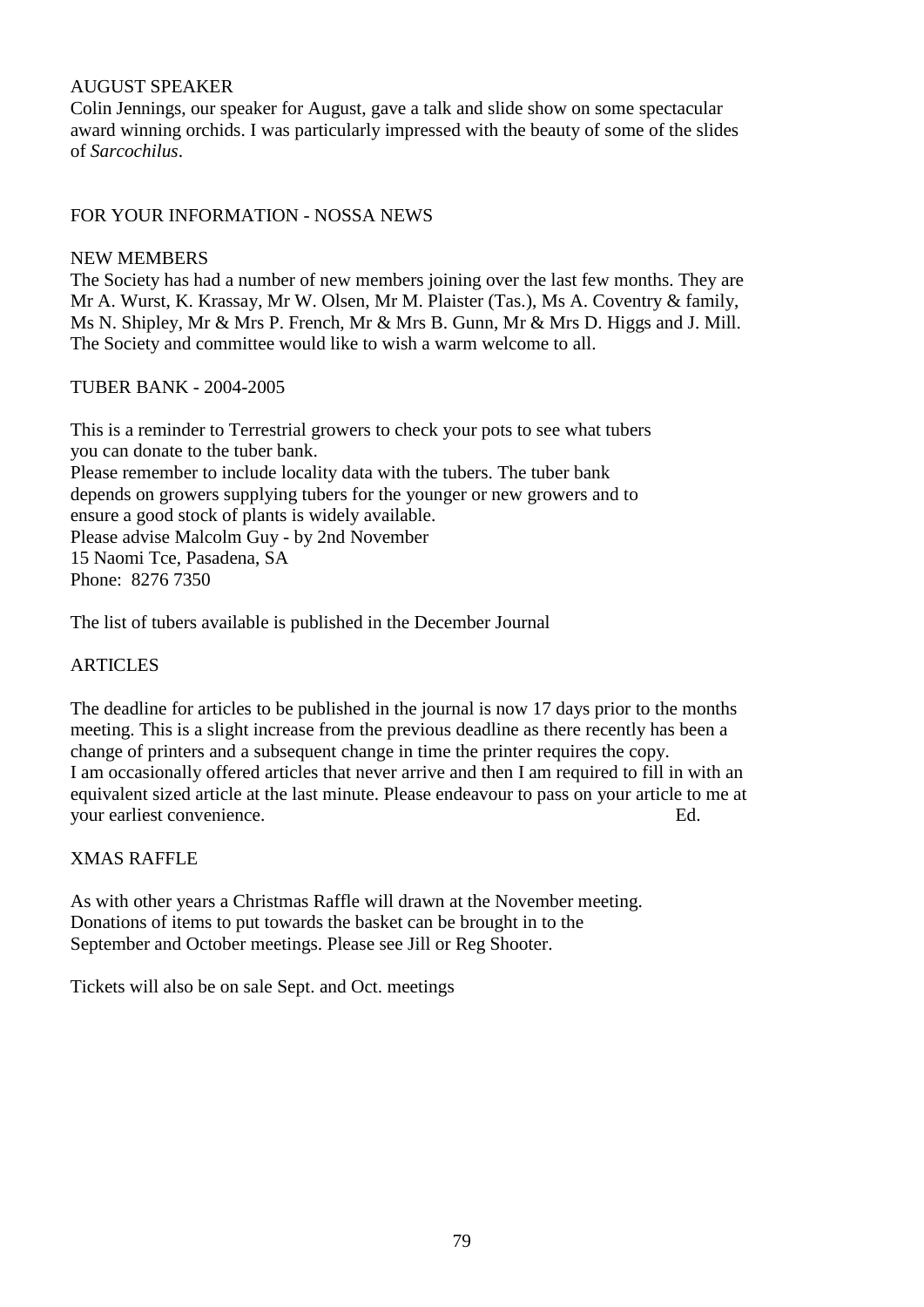## FIELD TRIP/CONSERVATION TRIP DATES FOR 2004

22/23 Sept (Wed/Thurs) Conservation in the South East. Please contact Cathy Houston for details.

25126 Sept (Sat/Sun) Conservation weekend at Clare. Please contact Cathy Houston for details.

2-4 Oct (long weekend) Conservation in the South East. Please contact Cathy Houston for details.

9 Oct (Sat) Field trip around Kersbrook Including a private properly visit and Roachdale. Meet: 10 am at public toilets, Kersbrook. Bring lunch.

10 Oct (Sun) Field trip to Scott Creek Conservation Park Bob Bates will show members some of the Thelymitra species recently described by Jeff Jeanes. Meet: 10 am Alamanda Mine carpark, Dorset Vale Road. Bring lunch.

16 Oct (Sat) Conservation trip to Belair NP Pterostylis cucullata weeding trip with DEH, TPAG. Meet: 9.30 am at main entrance. Bring gardening gloves, pruners, Lunch,

7 Nov (Sun) Field trip to Lobethal Bob Bates will show members further recently described *Thelymitra* species. Meet: 10 am Lobethal Bushland Park carpark. From Lobethal follow sign to Gumeracha. Park is on left. Bring lunch.

4/5 Nov (Sat/Sun) Conservation in the South East Please contact Cathy Houston for details.

13 Nov (Sat) Field trip to Halbury/Clare Meet: 10am Halbury roadside (RHS just before Halbury out of Balaklava). Bring lunch.

14 Nov (Sun) Conservation/Field trip NOSSA/DEH monitoring and recording of flowering *Pterostyli s despectans* at Mount Bryan and Koolunga.

27/28 Nov (Sat/Sun) Conservation in the South East Please contact Cathy Houston for details.

8/9 Jan 2005 SE Conservation weekend. 25-28 Mar 2005 Easter in the South-East. Further details for 2005 trips will occur in a later Journal.

Alternative trip 2 Oct. (Sat.) Anstey Hill. Meet 10 am opp. Oval cnr Perseverance Road & Memorial Drive, Tea Tree Gully. Car parking available by oval. Wear good walking shoes. Estimated time 3 hours. Contact: David or Rosemary 8261 7998.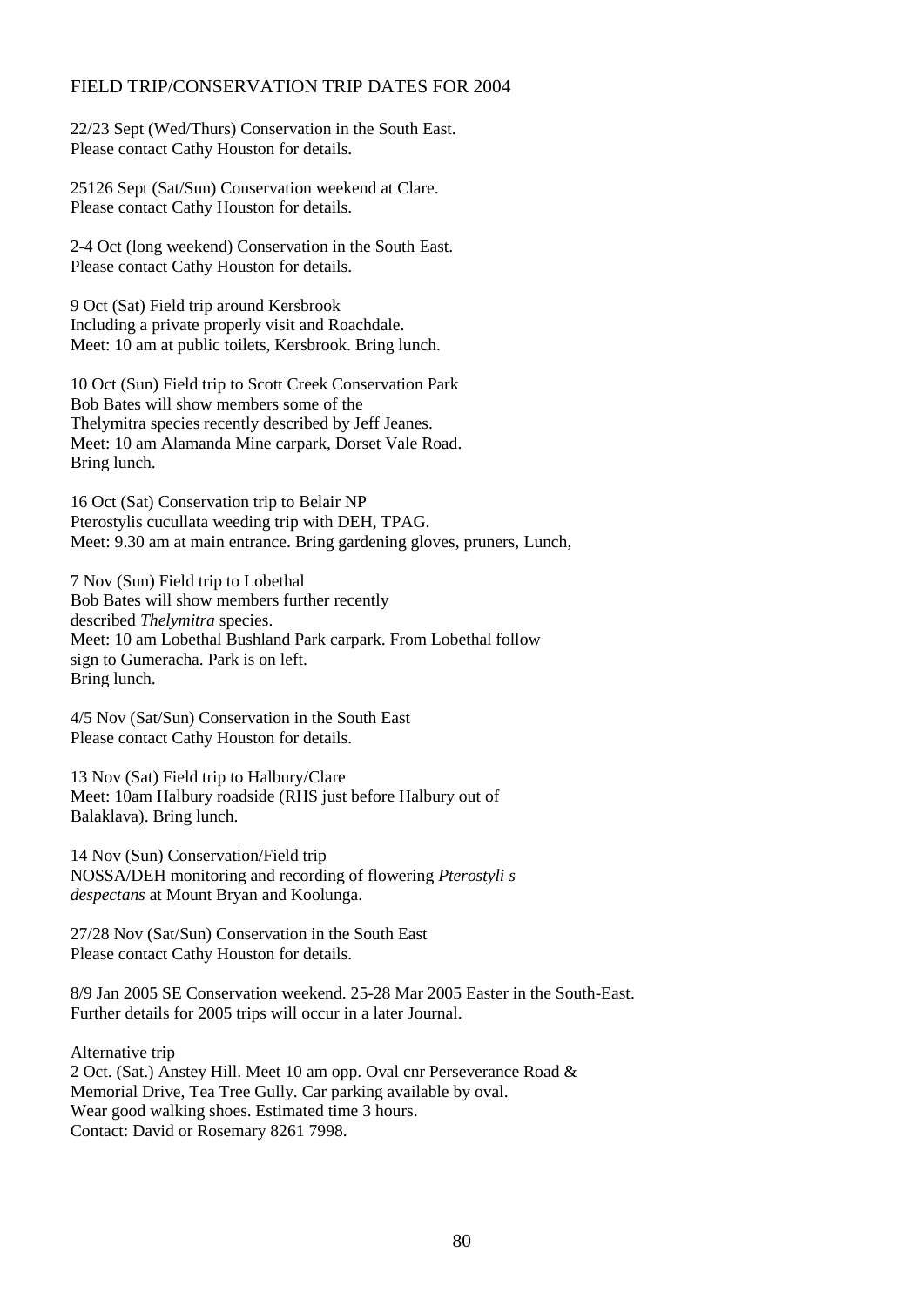#### How it is Done Reg Shooter

There was a nice display of different terrestrial orchids benched at the August meeting but only four epiphytes, perhaps the growers were saving them for the upcoming shows. One of the epiphytes that caught my eye was *Dendrobium speciosum* var. *capricornicum* grown and flowered by Les Nesbitt.

The variatal name capricornicum refers to the region of distribution on the Tropic of Capricorn in northern Queensland. *Dendrobium speciosum* is a very variable species consisting of six varieties stretching form northern Victoria along the eastern coast to the tip of Cape York Peninsula. All the varieties prefer rocks as a host in their natural habitat, the common name being Rock Lily however some, particularly the variety *hillii*, will often prefer trees as a host. In cultivation they will grow quite satisfactorily in a pot with a compost of large pieces of bark with the addition of some pieces of sandstone mixed in. These plants can become quite large and weigh many kilos when mature so a large container should be used to pot them in. A warm sunny position suits them best and with their thick rigid leaves can take quite strong sunlight. Like most Australian Native orchid epiphytes they prefer to be kept on the dry side during the cooler winter months but appreciate copious watering when growing strongly. The very occasional dose of a weak, low nitrogen fertiliser can be beneficial, but too much can result in lots of green growth at the expense of flowering.

The plant that Les exhibited is one of the smaller varieties having short, squat pseudobulbs 10 to 25cms tall producing racemes (sometimes more than one) from the apex of the bulb some 35cms long of white to cream flowers crowded on the raceme the flowers not fully opening. In later years as the orchid ages, racemes are produced from dormant buds down the pseudobulb, this can occur over a number of years even on leafless bulbs therefore these bulbs should not be removed before they are really dead indicated by excess shrivelling.

*Den. speciosum* is a very desirable if somewhat frustrating orchid to grow. They take a long while to mature to flowering size from a seedling varying from 5 to 10 years; can become very large, and they tend to have years where they do not flower. However when they do flower it makes all the effort worthwhile.

#### Australian Native Cymbidiums Graham J. Zerbe

There are three Cymbidiums native to Australia. All are completely different in their make up and appearance. Their habitats vary although there is some over lapping in the districts. The good thing about all of them is that they all grow extremely well in our conditions.

Taking them individually, *Cym. canaliculatum* is probably the most popular of the three. This species is unique in its own right, the short, thick, channelled leaves and smallish pseudobulbs are features which serve the plant well in its habitat, which extends from northern parts of Western Australia (Kimberleys), Northern Territory, from North Eastern Queensland to Central New South Wales, (Cape York to Hunter River).

With an area of this magnitude there are a number of growing conditions prevailing. Ranging from the sclerophyll forests and woodland of northern Australia and inland regions, the western slopes of the dividing range. The orchid is rarely seen near the coast in its southern extremes of the range, but in the tropics it often grows on trees by the sea. The most noticeable common denominator though is the fact that *Cym. canaliculatum* depends on the monsoonal conditions, which prevail in this area.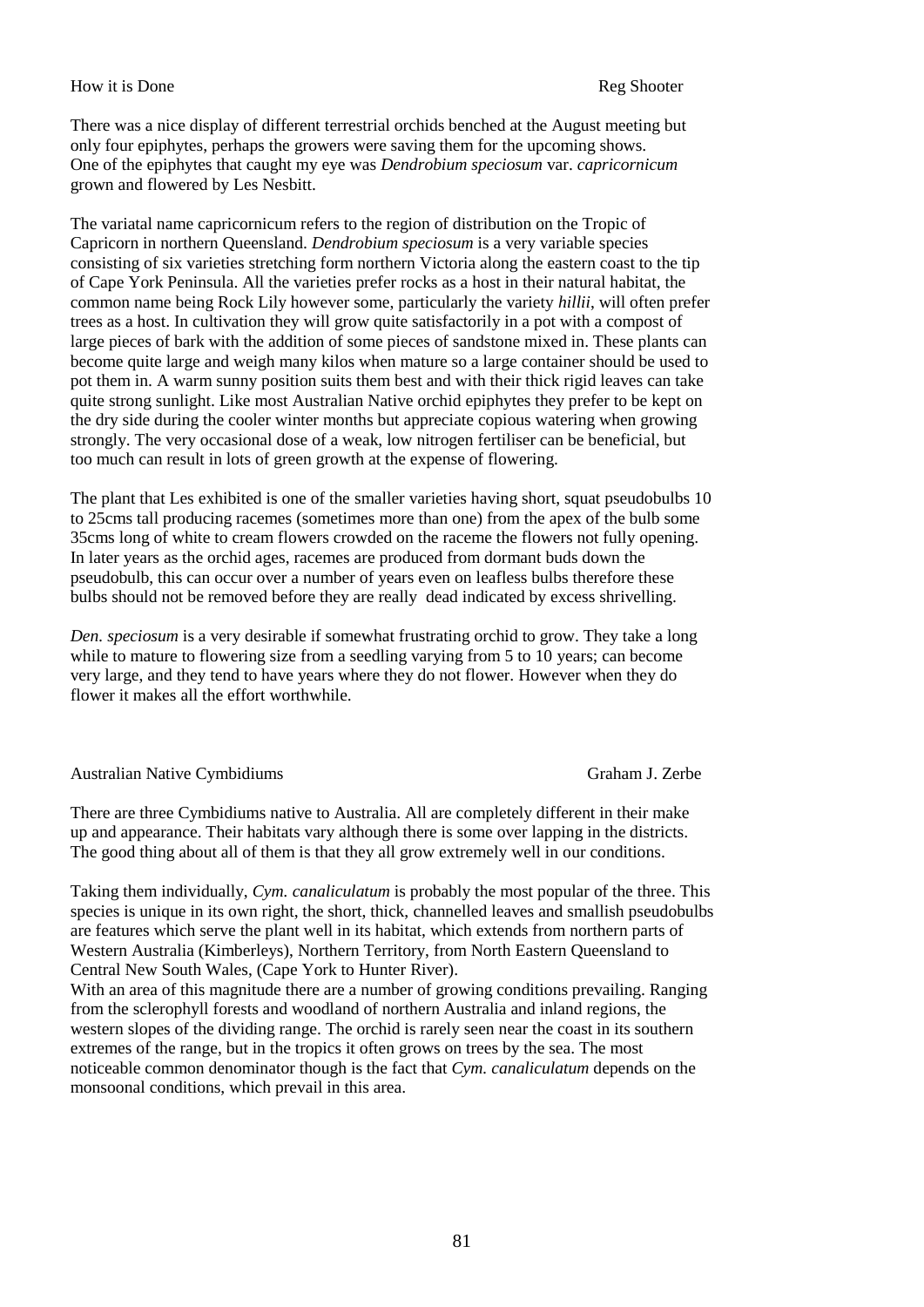The flowers are small varying in colour from the darkest red/black to the Alba form of apple green with a white labellum, and many combinations of these colours in between, spike habit can be anything between upright to pendulous. Flower numbers can be from 30 to 60 plus arranged attractively around the raceme.

*Cym. madidum*, this plant is vastly different in its growth habit, large bulbs, large strappy type leaves, and it is found in to be happier in the moister habitats, like rainforests, swamps and high rainfall areas. They are found growing on trees, rocks, boulders and cliff faces. They can develop clumps up to two metres across, and preserving their species by allowing seedlings to germinate in the fibrous root systems of other epiphytes. Some plants have been found growing in sandy soil under light, coastal scrub. The habitat is from near the top of Cape York in Queensland to the Hastings River in New South Wales. The flowers range in colour from golden yellow, green to greeny brown. The spike habit is

arching to pendulous, flower numbers are from 10 to 70 and fragrant, 20 to 30 mm across. There is one variety that has been named, *Cym. madidum* var. Leroyi, this one is endemic to an area from Cooktown to Cairns and usually grows on species of *Melaleuca*, which has papery bark.

*Cym. suave*, again quite different in its growth habit, hardly any actual bulb and quite grass like leaves. The area of which it is endemic is from north eastern Queensland to south eastern New South Wales (Cooktown to Eden).

This orchid is a familiar sight in the moister forests and woodlands of the eastern side of the dividing range, from coastal to 1200m elevations, in the ranges and tablelands.

The flowers again are quite small 20/30 mm across highly fragrant. Colours range from light to dark green or a brownish green, and sometimes blotched, *Cym. suave* has a trademark labellum, brown and yellow. Spike habit is arching to pendulous approximately 30cm long and flowers are crowded. It is noted that there has been estimated to be l0,000 flowers on large plants, and the sweet fragrance of the flowers has been noticed from considerable distance.

It is also noted that *Cym. suave* is an orchid that doesn't like to be disturbed once it is established.

These plants have been used a number of times in hybridizing, with other Cymbidiums with considerable success. The ones that I am going to dwell on are the Australian ones. *Cym. suave x Cym. madidum: Cym*. Kuranda

*Cym. canaliculatum x Cym. madidum: Cym*. Little Black Sambo

*Cym. suave x Cym. canaliculatum: Cym*. James Weebeck

*Cym*. Kuranda x *Cym. canaliculatum: Cym*. Aussie Trio.

The one that I am more familiar is *Cym*. Kuranda. It was purchased from Gordon Brooks approximately six and a half years ago, my wife and I have grown this plant under 70% black and 70% beige shade cloth during this time, the plant has been a very rewarding plant to us apart from the flowering in early December and that we cannot share it with you we have shown it at other clubs and December 2003 we were pleased to receive the first Quality Award for this crossing in Australia. The plant had some 34 spikes and 1,300 flowers on it. The plant is so easy to grow there are no special requirements it just grows and shows itself off each year, I have divided a brother/sister to this plant and it didn't appear to mind, flowering the next year. There are three similar plants, one is a clean green, one is a muddy green colour, and these two have the characteristic labellum of *Cym. suave*. The other one of which I am familiar is very similar to *Cym. madidum*, this particular clone has been used in a successful Intergeneric crossing.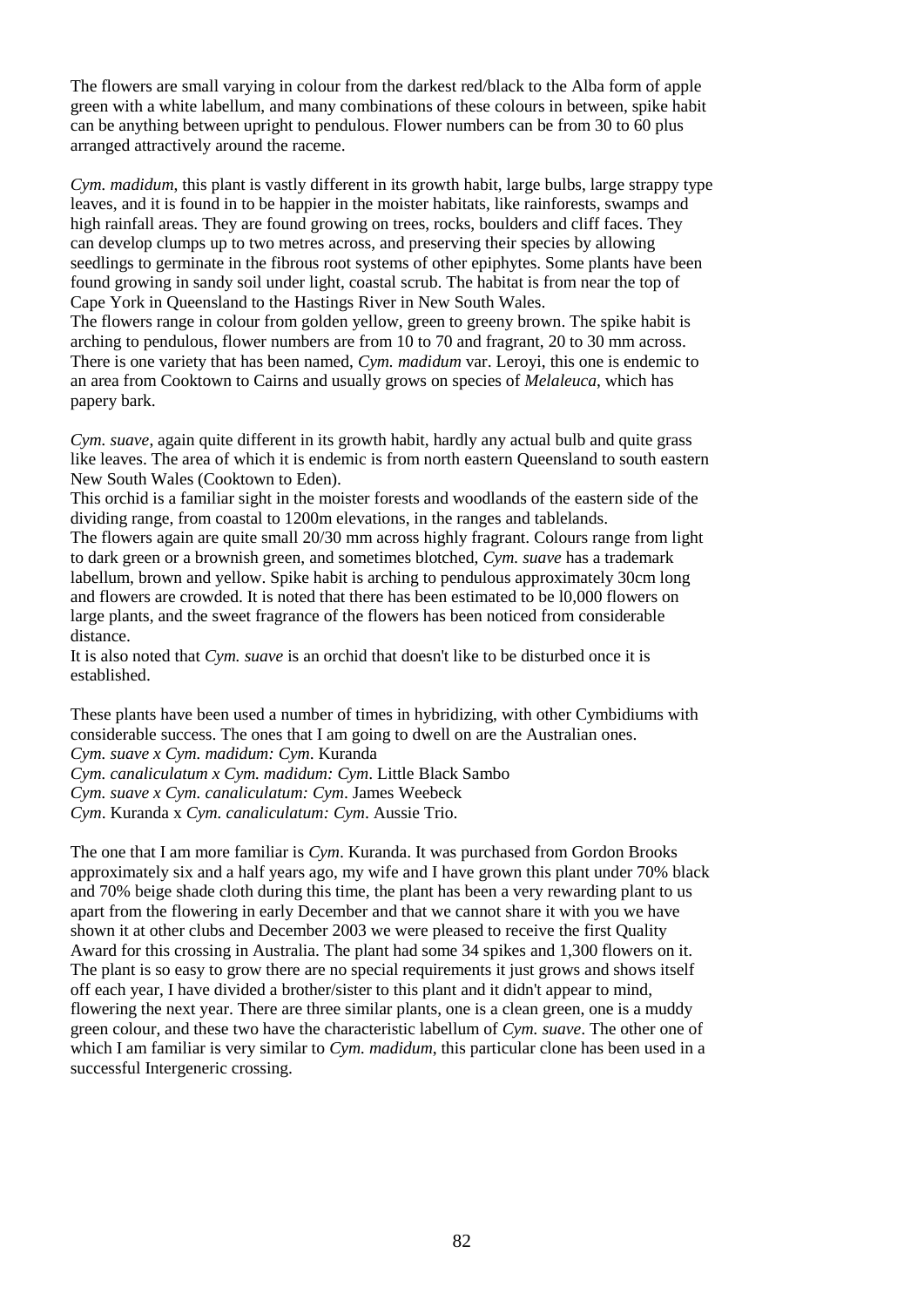*Cym*. Little Black Sambo is seen occasionally on the show bench and of course has its differences with colours, ranging from greens, yellows, reddish, a number of margined and blotched segments depending on the parents used.

*Cym*. James Weebeck, unfortunately I have not seen in the flesh although it was registered a number of years ago.

Thanks to one of our members who has an interest in this type of Orchid the cross has been remade and god willing I will get to see the results.

*Cym*. Aussie Trio is another that is only recently been registered. I have deflasked the flask and am patiently waiting for the progeny to reward us.

Australian Orchid Foundation Awareness Campaign.

The little black ant - scale insect -mealy bug - aphid connection

These four groups of insects can work hand-in-glove to make a living at the expense of photosynthetic production of your orchids. The latter three literally suck the sap from the plant for their own needs and also produce sugary exudates, which the ants feed on. In turn the ants carry the sapsuckers to the choicest localities, such as young emerging leaves, expanding buds, or active root tips where nutrient concentration is at its greatest. Loss of such nutrient from the plant can have a seriously deleterious effect on its growth and ability to flower properly. Worse still, the insects may, in the meantime, also inject pathogenic virus into the plant, which spells its doom.

To deal with such a conspiracy effectively requires a multi-pronged response from the grower. Firstly you need to be patient and watch where the ants are running to and from, so that you can discover the location of the nest. If it is in a pot its easily destroyed - tip the plant and mix onto the soil outside of the greenhouse or growing area, remove the plant, spread the mix and spray it with a mixture of Pest Oil and pyrethrum; also spray the plant. If the nest is on a concrete slab, or brick wall, you'll have to use a bit more guile and lay an ant poison bait. An effective recently introduced one is Mortein Ant Sand; there are various other types available.

Having dealt with the ringleaders, next get the subordinates. A close examination of all plants is important to locate infestations of scale, aphids and mealy bugs, remembering that they can hide in obscure places such as down in leaf sheath bases and on buried roots and other out-ofsight spots. Remove all infected plants individually and spray them with the above-mentioned mix or use a soft toothbrush with the same or detergent. It is important to use some sort of surface tension breaker like soluble oil or detergent or methylated spirit to penetrate the waxy coat of the insects and kill them. Don't use more of such chemicals on the plants than needed as they may damage soft tissues.

Remember that dealing with all culprits is important - not just the obvious sapsuckers doing the immediate damage.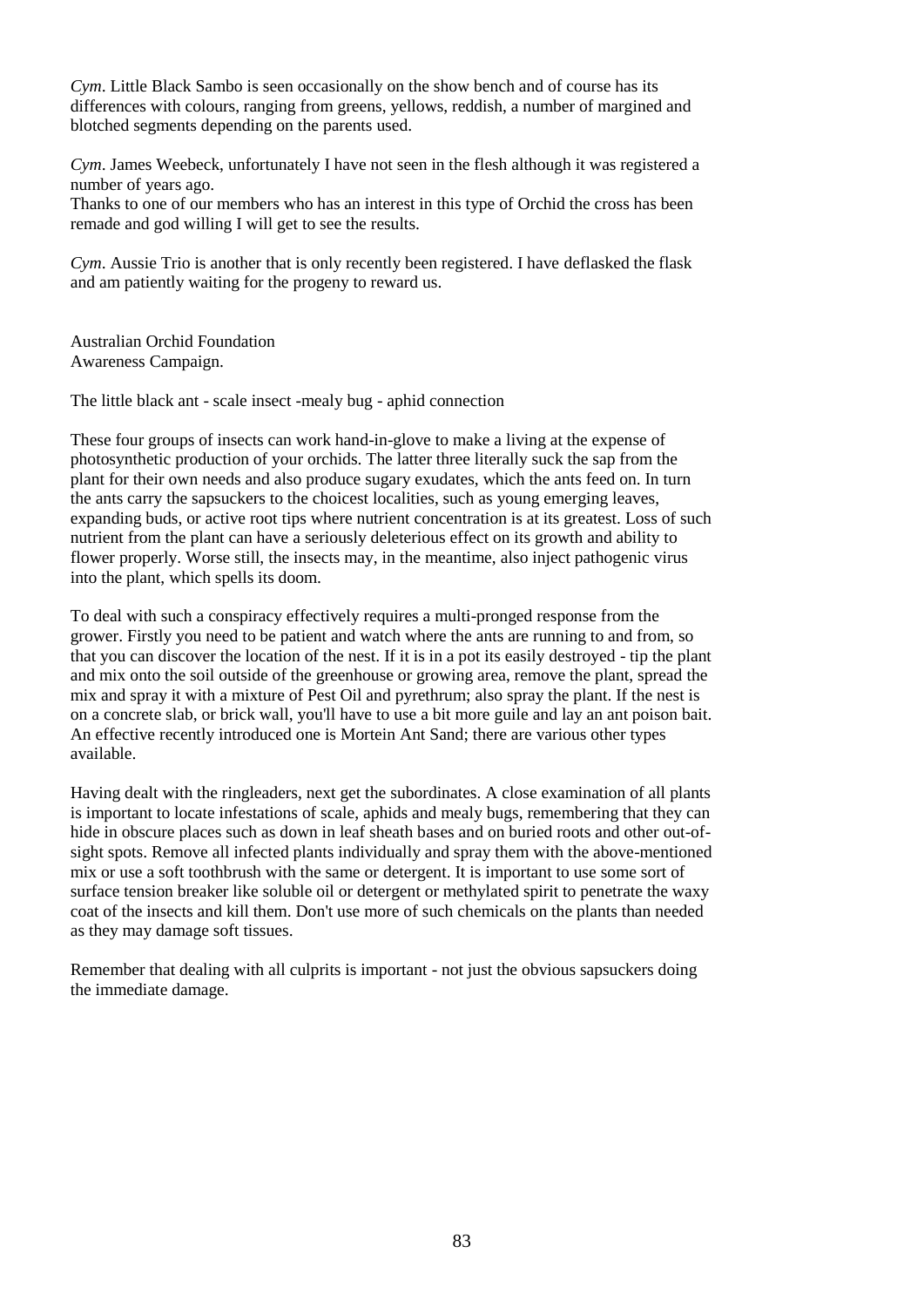Many of you will have heard of resurrection ferns (genus *Cheilanthes, Pleurosorus* etc) which are our most common SA ferns. These desiccate in dry weather and may wait six months looking totally dead, yet just hours after rain will unfurl their fronds to look fresh and new. Some of our native orchids are also capable of such resurrection, if on a less spectacular scale. I was reminded of this on a recent hot, dry, winter day when temperatures through much of South Australia reached 30 degrees Celsius. Blooms of winter flowered genera such as *Corysanthes* (helmet orchids) and *Diplodium* (shell orchids/ completely collapsed in the dry northerly winds and looked particularly shapeless. This seemed a bit of a problem as *Corysanthes incurvus* had only just opened its flowers a few days earlier. But as so often happens that hot day was followed by a rainy night and by the next day the orchid flowers had regained their shape and most looked as good as new. The pollinia were

still fertile and stigmas receptive, tiny fungus gnats whirled around the now resurrected flowers. Not all flowers recovered their shape completely but all seemed capable of doing their job ie of attracting pollinators and being fertilised.

Some spring flowered species such as the sun orchids *Thelymitra antennifera* and *T. rubra* are often seen at the end of a very hot day hanging listlessly, with dried edges to the tepals, yet they too may recover quite well after a cool damp night, even opening widely the next day, the tepals glistening with droplets of water.

I guess many other species have flowers which recover by taking in the overnight dews, certainly in our dry state orchids must have evolved all sorts of techniques for beating heat and drought and resurrection after rain is one of those strategies!

ORCHID GRID - August 04 Les Nesbitt

Orchids flowering in the grid during August were *Corybas diemenicus*, *Cyrtostylis robusta* and *Pterostylis nana*. *Corybas incurvis* did not flower even though there are some 20 healthy leaves in a tight clump, twice as many as last year.

The thin soil in the grid is not very fertile. It is thirsty grey soil overlying an orange clay layer with soft sandstones imbedded. Orchids grow in it quite well once established. They would grow much better in deep fertile soil but then so would the weeds. I do not have much trouble with weeds yet.

In the first week of the month 5.5" of rain fell and the runoff filled the local creeks and dams. The entrance track was too boggy to drive on so I had to walk in to the property. I was worried that the orchids may rot away but in the end only one pot of *Caladenia* and two greenhood pots developed leaf rot. The cold temperatures and strong winds probably helped although the leaves and soil remained wet for the following two weeks. In the third week of August the clouds rolled away and the sun came out drying everything off.

During the month a plant in bud of the hybrid *Diuris* Pioneer 'Big Ears' was planted out from a pot into the grid.. Seedlings of *Thelymitra benthamiana* were deflasked directly to the grid. Seedlings of *Glossodia major* and *Thelymitra luteocilium* deflasked in June are still surviving but the seedlings of *Caladenia tentaculata* and *Thelymitra rubra* seem to have rotted away. Two seedling plants of *Caladenia tentaculata* were transferred from a pot to the grid and they were still surviving. Hopefully the fungus has been transferred with them.

After 12 years I saw my first kangaroo on the block this month. There has always been plenty of evidence that kangaroos visited but they remained invisible at the times I am there. This one was a half grown grey and it was in the bush just at the edge of the firetrack near the grid. So far no orchids have been eaten in the grid.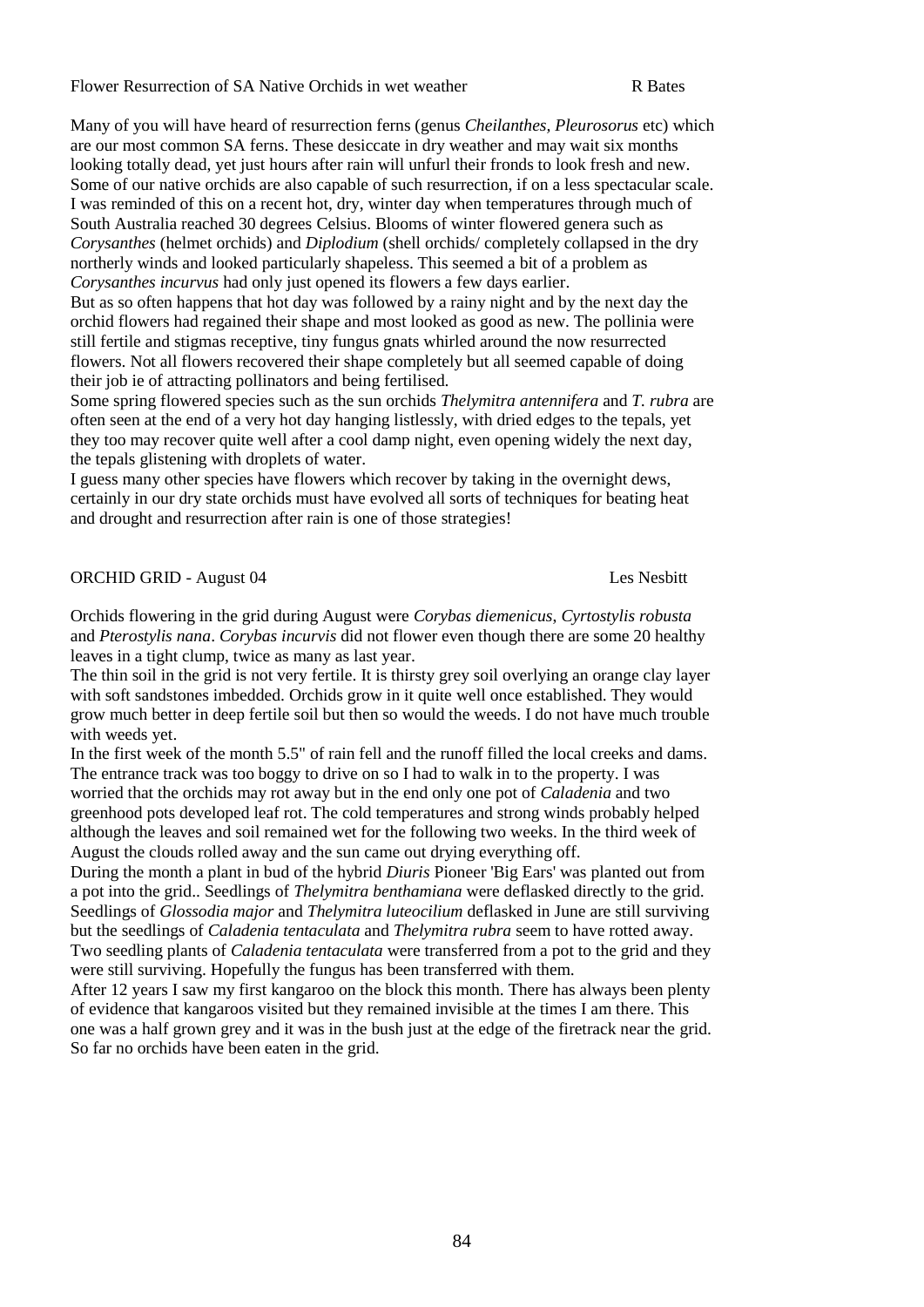#### **The Genus** *Phaius* Malcolm Guy

The genus *Phaius* has about fifty species distributed throughout Africa, India, South East Asia, Polynesia & New Guinea. Four species are found in Australia.

Species of *Phaius* are bulky, evergreen terrestrial orchids with pseudobulbs or stems in clumps carrying large, thin textured pleated leaves. The inflorescence arises in the axil if a sheathing bract.

The flowers of *Phaius* are usually large and have free perianth parts of similar shape and size. The labellum is joined at the base of the column and is three lobed with a spurred or pouched base.

The species of *Phaius* like moist to wet soils and grow in swamps, grasslands and forests. Plants are evergreen putting on most growth in spring and summer, flowering in spring on growths that have recently matured.

*Phaius* species have forms that self pollinate, however some insect pollinating may take place. *Phaius* are shade loving orchids that require warm, humid, airy conditions, a rich humus based soil which drains freely and regular watering throughout the year. Extra warmth is needed in temperate climates.

These plants can be propagated from the flower stems, cut into lengths and laid on damp sphagnum moss.

#### *Phaius australus*

Pseudobulbs are roundish 7cm x 7cms becoming crowded with age, four to seven large thin textured dark green leaves up to 1.25mtrs long l0cms wide the 4 to l6 flowers are produced on 2mtr tall stems. The flowers are reddish brown with yellow veining on the inner parts and white outside and the three lobed labellum protrudes forward. This species is found in from northern NSW to south eastern Queensland. It's preferred habitat is swamps and low-lying areas usually in coastal areas. Given the right conditions this species is easy to grow, and flower.

#### *Phaius bernaysii*

This was originally named *Phaius australis* var. *bernaysii* to which it closely resembles in all parts the difference can be seen in the flowers which are sulphur yellow inside and white outside. Like others of this genus it prefers swampy moist areas, the flowers are most attractive which has led to over collecting and is now quite rare in the wild.

#### *Phaius pictus* syn. *amboinensis*

This species has stems that are slightly swollen at the base carrying up to five large apical leaves it has two distinct sheathing bracts from where the 90cm flower stem arises bearing 4 to 20 5cm brick red flowers with yellow stripes the outside of the flowers are a lovely buttercup yellow. This species grows in rainforests usually close to streams in boggy damp patches it is endemic to north eastern Queensland at between sea level and 800mtrs. *Phaius tankervilleae*

This is the species most common in cultivation it has congested 7cm x 7cm ovoid pseudobulbs giving rise to up to seven dark green thin textured leaves. Flower stems can be up to 2mtrs tall but are more usually 1.5mtrs bearing as many as sixteen brick red flowers with a tubular pink labellum having a yellow centre. This species is not confined to Australia but can be found in New Guinea, Indonesia, Malaysia, India and China. In Australia it extends from northern NSW to north eastern Queensland where it grows in moist wet habitats at altitudes from sea level to 900mtrs. The flowers are very showy and given the right conditions are very easy to grow and flower. In Australia it is now quite rare due to excessive collecting from its habitat.

### Reference

"Native Orchids of Australia" David Jones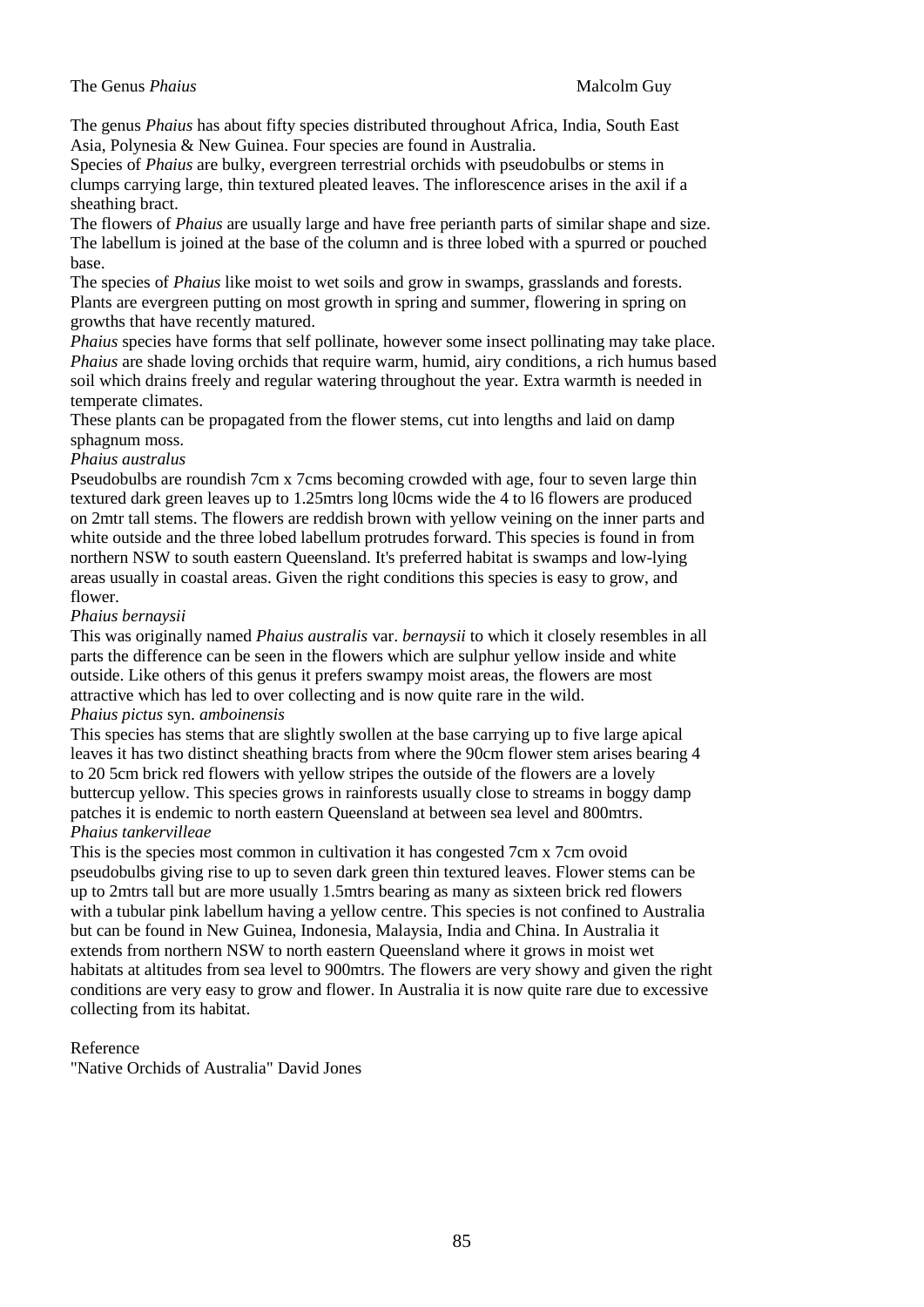#### Winter birds of Para Wirra **Edda Viskic Edda Viskic Edda Viskic**

Late July and the morning starts with a talk about the Birds for Biodiversity organised by the Wildlife Support Group and the Friends of Para Wirra Recreation Park. The recovery project of multispecies for declining birds of the Mount Lofty Ranges is operating where less than 10% of the original native vegetation remains. The Aboriginal name means: *The river with scrub* that is Para Wirra a mosaic of plants and animals around the South Para River and its tributaries, Wild Dog Creek. Our morning walk through the Golden wattle grove and beneath the Pink, blue and long leaf gums followed a track beside the lake. In the leaf litter under the River Red gums near the water's edge, grew a colony of *Corybas dilatatus*, two shiny maroon helmets held above bright green leaves, announcing to the mushroom gnats that they were available. The yaccas and heath understory encouraged the New Holland Honeyeaters as they foraged the *Callistemon, Melaleuca* and *Leptospermum* among the scattered *Callitris preissii* pines. I was reminded to look up when a noisy flock of white winged choughs announced their arrival and began feeding in the leaf litter. The green and mossy track verges were abundant in the tiny mosquito mimics, *Acianthus pusilis*, and the Red Midge orchids, *Genopesium rufum* spread in the moist spots.

The emus and magpies were frequent and friendly with their favours of song and dance. They seem to supplement their omnivorous diet by digging up tubers of dwarf Greenhoods as a patch of *Pterostylis nana* was discovered in upturned disarray. These were easily found in many areas whilst the Blood Greenhood preferred the lower sites of the lake edging scrub.

With gnats about and mosquitoes laying rafts of black peppery eggs on any still water surface, it was not surprising to find *Cyrtostylis reniformis*, the small gnat orchid peeping through among the leaves of *Microtis unifolia*, one of many orchids seen in leaf form only, The dainty delights that open in Winter are not brightly coloured but have alluring smells and shapes for pollinators to investigate. The afternoon track lead to the Devil's Nose on the Western side of the range and bird

sightings were few due to the promise of rain. The appearance of the bright Robin Redbreast and the Crescent Honeyeater feeding amongst the *Banksia marginata* and the Sheoaks highlighted the walk beside the carpets of Sundews. The full floral splendour of pure, white flowers opened next to red and green rosettes of sticky leaves, enticed the gnats to feed and be digested by these weird insectivorous plants, the scarlet *Drosera glanduligera* and the green *D. whittakeri*.

The channelled leaves of the Sun orchids were spearing the ground and I wondered which of the four species they were likely to be: either *Thelymitra antennifera, T. rubra, T, pauciflora*, or *T. aristata*. The purple Hardenbergia flowers contrasted to the orange flame heath bush and the perfumed air encouraged the Wattlebirds who were busy calling through the treetops about the best food find, competing with the Galahs, Parrots and Lorrikeets for title of noisiest flying band. Lower down, the Thornbills travelling in flighty groups, came to inspect the shrubbery and chirped around as the Superb blue wrens became more visible.

The New Holland honeyeaters repeated their calls as I discovered more orchid leaves promising a plentiful Spring flowering of *Diuris pardina, D.* affin. *corymbosa, Caladenia behrii, C. carnea, C. leptochila, C. patersonii, C. reticulata, C. rigida*, or *C. tentaculata*.

A return visit may be necessary to fossick out the elusive Purple bearded orchid, *Calochilus robertsonii*, or the vivid Bluebeards, *Cyanicula deformis*, or to find the Purple Cockatoo orchids, *Glossodia major* and the *Leptoceras menziesii*, Hare orchids in full bloom. The abundance of Greenhoods including *Pterostylis alata, P. longifolia, P. nutans, P. pedunculata* and *P. robusta* in clumping colonies made up for the lack of birds whose calls were rarely heard in the distance. Threats to birds include habitat clearance, fragmentation and degradation, introduced predators, weed infestation, adjacent agriculture, loss of year round food sources and competition from 'increaser species' like noisy miners are largely the result of human manipulation of the landscape. The Friends of the Para Wirra Group are actively addressing these issues and have been recently fighting bridal creeper with spore water from rust and weed control. Many researchers, landholders, community groups and conservationists have been cooperating on Bird Surveys for this special region. Eight bird species are already regionally extinct and many others have declined including the Diamond Firetail and the Brown Treecreeper. The rich ecological legacy is shrinking as the bird numbers fall. Prevention of clearing and habitat restoration are priorities in linking remnants leaving dead wood and trees in place to develop hollows for future nests.

Threats to native orchids follow similar lines with loss and degradation of original habitat structure. Yet here at Para Wirra Recreation Reserve there seems to be a working balance on the road

to recovery for the birds and the flora they depend on. [Plant list by Rosemary Taplin 1999]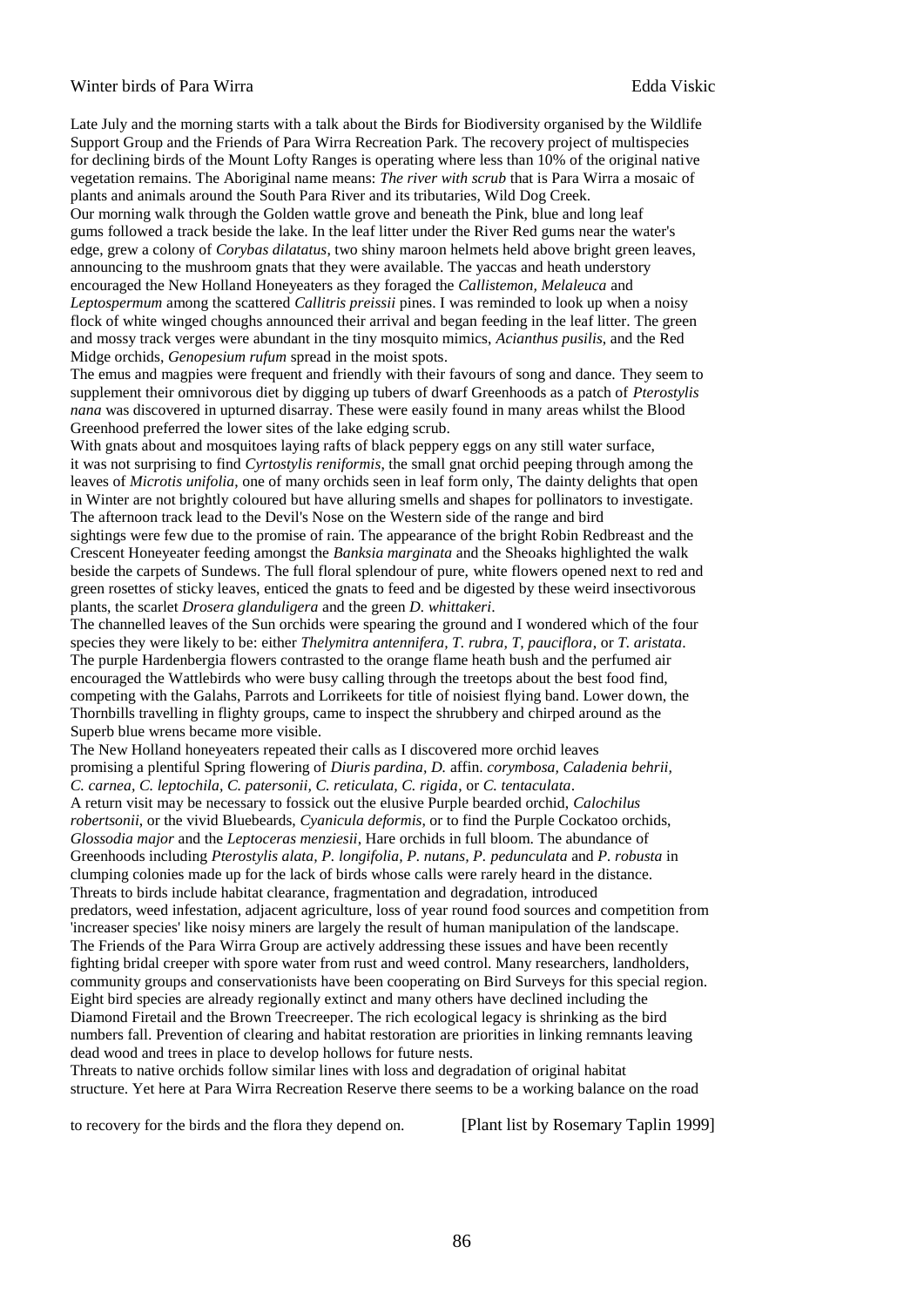Monarto area field trip - 7/8/04 Thelma Bridle

The roadside sheep-grazed paddock at Callington was green from the recent rains and it was not long before the first *Pheladenia (Caladenia) deformis* were found. Only one white bud was located but the blue of those in flower was brilliant in the morning sunshine. *Caladenia stellata* nearly all had short stems. More than 20 were in bud with half that number in flower. An attractive flower and the first flowering of the *Caladenia* species, these creamy-yellow spiders were eagerly photographed. *Diuris palustris* were fewer in number than found here previously and only one very long-sepalled flower was open. *Wurmbea dioica* were in full flower and Adder's tongues (*Ophioglossum lusitanicum*) were plentiful between the clumps of sedge. Broad, hairy *Caladenia stricta* leaves had buds developing in the axils. A colony of *Pterostylis* leaves were the subject of debate, until eventually one flower was found, confirming *P. robusta*.

Monarto Conservation Park had many *Caladenia* species developing buds, including *C. capillata, C. cardiochila* and *C. stricta*. Numbers for all species were good this year, so the park should be delightful in a few weeks time. *Pterostylis nana* and *P. sanguinea*, both in mallee form, were in flower. Several large colonies of *P. dolicochila* had flowers and a colony of *P*. aff *robusta* was flowering.

By now the warm, afternoon sunshine had everyone removing jumpers as we arrived at Ferries McDonald Conservation Park. Almost immediately *C. capillata* was found flowering in the pale sand, and this continued wherever we walked in the park. Again the early spring-flowering *Caladenia* species had buds developing. *P. cycnocephala* were still in bud whilst the taller *P. mutica* had flowers open and very attractive with the afternoon sun shining through the hoods, although of course, you did have to lie on the ground to see this. *Cyrtostylis robusta* and *Acianthus pusillus* leaves were plentiful in both parks, but neither species flower well in this mallee environment. A colony of *P. nana* 'Hale', with red-brown tips to the galea, were in flower. Other *P. nana* colonies were the mallee form with small flowers and hairy stems.

Nine NOSSA members and a visitor from Victoria all enjoyed a lovely day of sunshine, searching for orchids and were pleased to see many buds developing.

Orchids recorded 7/8/04

|                          | Callington | Monarto     | Ferries |
|--------------------------|------------|-------------|---------|
| Acianthus pusillus       | I          |             | 1       |
| Caladenia capillata      |            | b           | f       |
| C. cardiochila           |            | b           | b       |
| C. stricta               |            | b           | b       |
| $C.\text{sp}$ .          |            | b           |         |
| Cyrtostylis robusta      | 1          | 1           | 1       |
| Diuris palustris         | f/b        |             |         |
| Eriochilus cucullatus    |            | 1           |         |
| Genoplesium rufum        |            | S           |         |
| G. nigricans             |            | S           |         |
| Microtis sp.             | 1          | 1           |         |
| Pheladenia deformis      | f/b        |             |         |
| Pterostylis cycnocephala | b          |             | b       |
| P. dolicochila           |            | $\mathbf f$ |         |
| P. mutica                |            |             | f       |
| P. nana - mallee         |            | $\mathbf f$ | f       |
| -'Hale'                  |            |             | f       |
| P. plumosa               |            | b           |         |
| P. robusta               |            | $\mathbf f$ |         |
| P. aff. robusta          |            | $\mathbf f$ |         |
| P. sanguinea             |            | $\mathbf f$ |         |
| Pyrorchis nigricans      | b          |             |         |
| Thelymitra sp.           |            | s/l         |         |
|                          |            |             |         |

Monarto Ferries